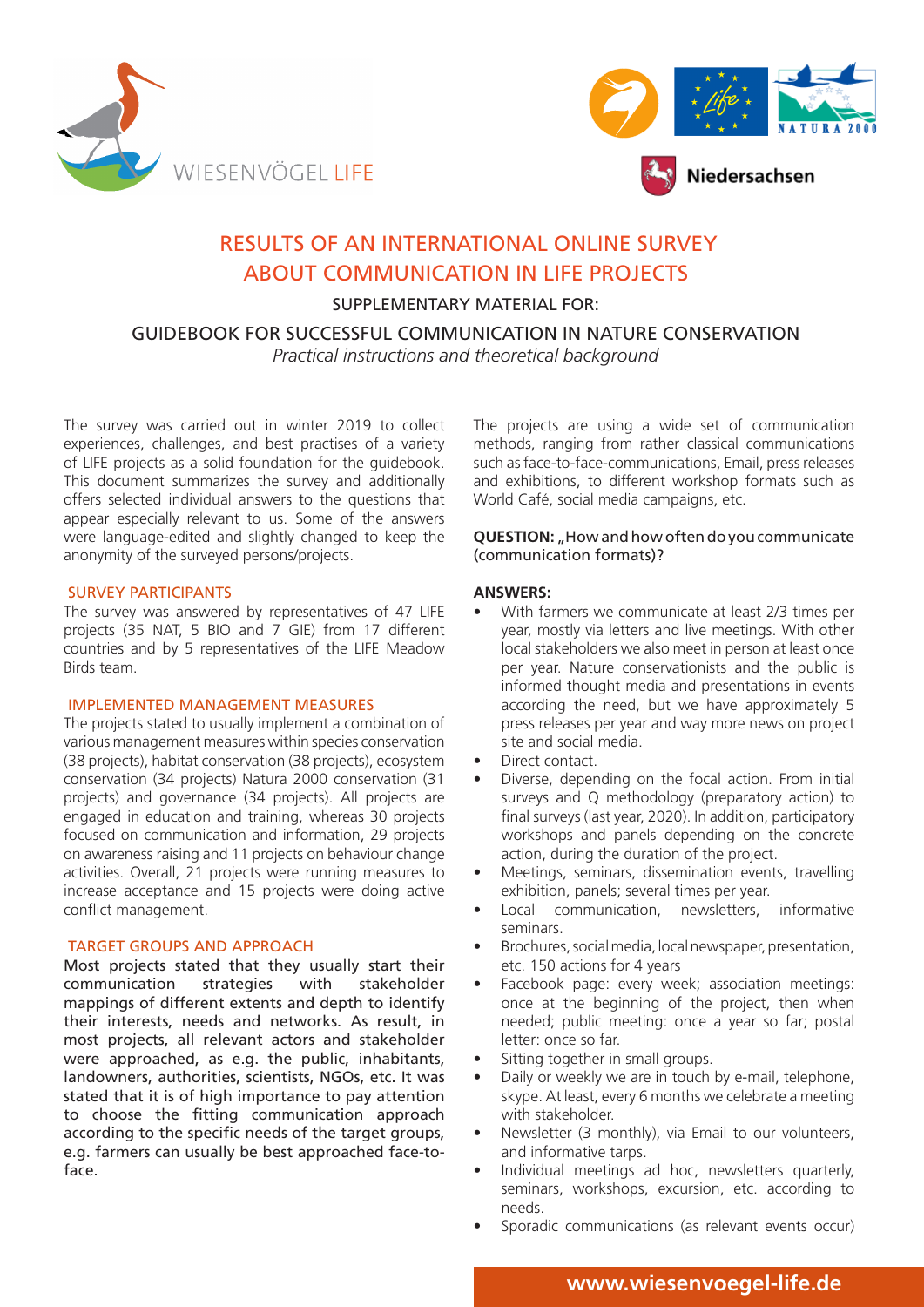and scheduled communications: public participation processes.

- Meetings, workshops, talks, press releases, web news, rural fairs; variable frequencies, from sporadic communications to planned periodic meetings.
- Notably, participation in local livestock fairs has been interesting (and time consuming...). They are very interesting events to disseminate the objectives of the project from the "city approach" to the rural areas.
- According to project schedule: several times per year.
- Meeting and dialogue platforms.
- The project uses all sorts of communication forms, from face to face, through social networks, through different media channels, using printed as well as other visual materials as often as possible, to reach a wider public.
- Mostly direct communication: regular meetings, phone calls, visits at the sites throughout the project duration.
- Round tables (if required, approx. every second year), email (weekly), telephone (weekly), meetings (if required, monthly for whole project (13 sites)).
- We use press releases, radio, and television interviews. Since the beginning of the project 5 media events have been organized in different regions of Bulgaria, two informative films have been produced, over 120 publications and 12 interviews.
- Communication runs on a weekly basis, via our social media, website and via classical media.
- The project has 5 communication and dissemination actions. Apart from the communication campaign of the project and its actions, an important awareness campaign is planned for target audiences (youth, hunters, farmers, rural population, and urban population).
- We communicate via web, social media, email...
- In a formal way to authorities (permit requests, concession requests, etc) and through workshops, noticeboards, and media to public users.
- We communicate via newsletter (6 x per year), a program day (once per year) and social media (continuously).
- Presentation folder, information panels on the restored sites, website, articles published in scientific journals and in journals of broader audience, guided tours, conference or volunteer projects more than twice a month.
- Mails, e-mails, phone calls and meetings in person, on a regular basis (as we are Nature conservation agency - public authority or local NGOs with knowledge of the locals).
- Communication with the public is ensured through regular posts via project website and press releases (at least 4 per year). Communication with stakeholders relies on specific workshops (still ongoing). The project foresees a total of 27 workshops to be run in 3 years (although the project duration has been now extended).
- Website, e-mails; social media, Public council, steering committee, public events, special meetings, regularly.
- At least once a year with each of above-mentioned stakeholders.
- With some of them like schools and media much often communication on regular basis.
- Most often communication format with administrations with power point presentations. But some time face-2-face contact is very important. Meetings with the farmers and hunters also always with presentations (power point/video) but rather informal (around the table) which brings the best achievements. We pay visits to the schools making presentations, quizzes etc. and children pay as a visit back in the Demonstration Centre (often project covered travel costs) where they could see the animal alive, or to do other impressive field work (ring a chick, observe trough the field scope and binocular) and finally to paint a T-shirt y themselves. The communication with media was conducted on a regular basis through press releases and personal contacts.
- The communication with general public through regular publications on the web page and by emails to those who asked to be informed regularly (web bulletin).
- Submission of information (once, at the very beginning of the project), personal interviews (once, at the beginning of the project); general presentations (several times, locally, in every village); initial round of surveys (once, at first year of the project); participatory panels (once, at the second year of the project); final round of surveys (once, at the end of the project, 2020).
- Project steering group (roughly once a year), various events (public consultations during the development process of Species action plan, meetings with forest sector interest groups), ca several times per year.
- Events, meetings, presentations, workshops, press reports, homepage, flyer, others.
- For each of our action we communicate with the specific authorities, social media and website are included as communication channels.
- Through the project website and social media, newsletters, press releases; advertisements of project activities; distribution of TV and Radio spots at a regular basis, seminars, workshops, training seminars, etc.
- The project uses all kind of communication tools, but focuses on face-to-face communication with stakeholders, while also using the project website and social media to communicate our message to the public.
- Two actions per month, and three publications per month through social media and regional news.
- Newsletter twice a year, Facebook year-round, around work in the field dependent of the season and intensity, information panels, leaflets, route-app.

# LEVEL OF TRANSPARENCY

The surveyed projects stated a very high level of transparency is important for them, especially when communicating aims, values, and positive outcomes of the projects. The exception is the communication of environment-sensible data, such as the coordinates of bird nests. The budget of the project should be communicated in a very confined way.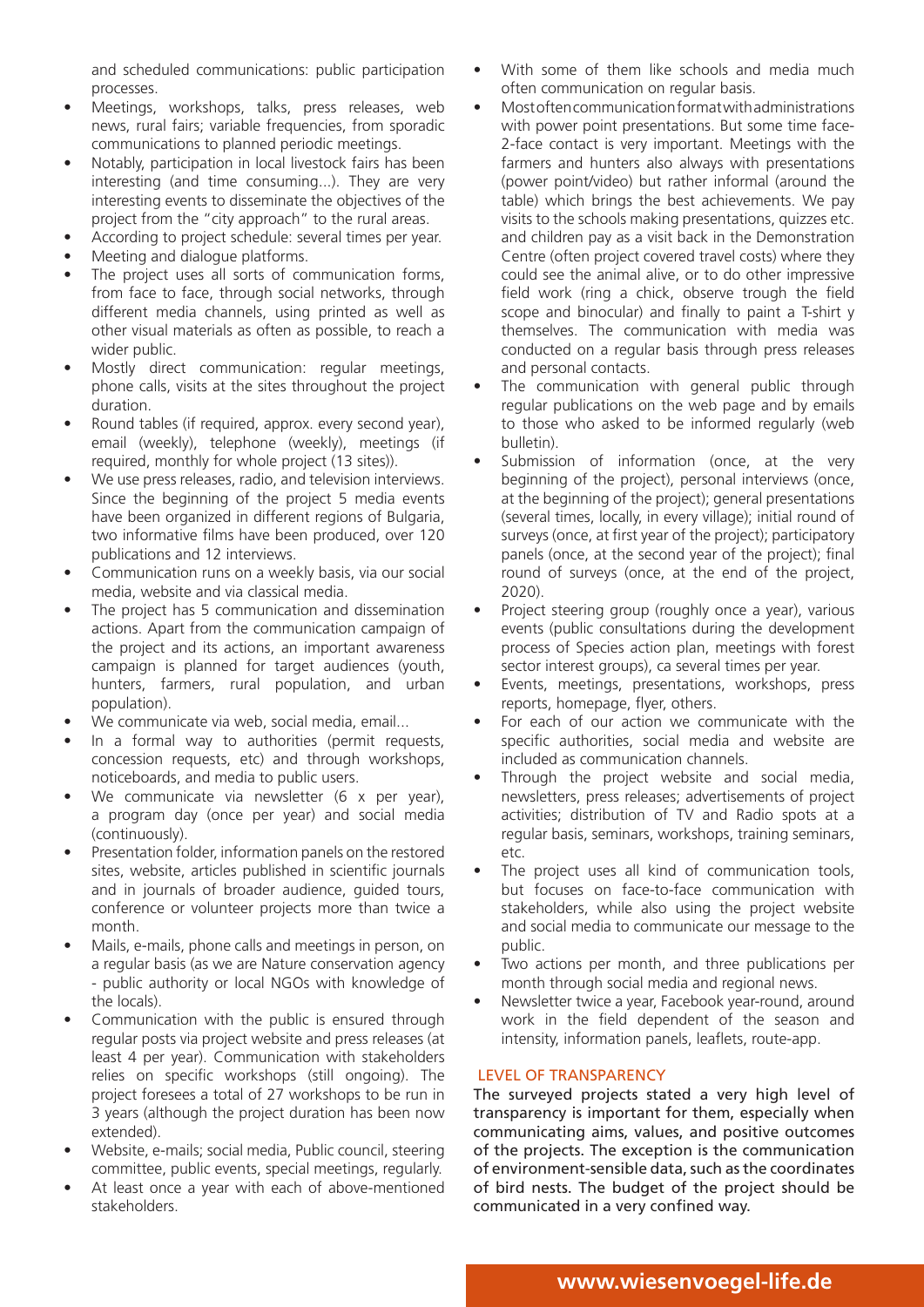**QUESTION:** "Would you aim for more or less transparency? Under which conditions/which contents would you not communicate at all?"

# **ANSWERS:**

- The transparency must be at its maximum. We do not understand a LIFE project without transparency.
- More transparency. e.g. during the communication crisis we decided to put the project budget online because we faced this need. People where asking to provide numbers, where those big money (4 Mio Euro) are spent to.
- I would not communicate at all contents related with species which may put in risk its (their) conservation: localization, nesting places, etc.
- That depends on the situation. In most cases we would aim for more transparency. In cases of e.g. combating invasive alien species etc. (killing animals) I would not recommend transparency because in Italy animal protection groups are very strong and can cause a severe problem to a project.
- We aim for complete transparency.
- More transparency (answer of 7 project representatives)
- It is necessary to be transparent in the objective, but not in how exactly it is done and when.
- We think we should communicate all the outputs of the project; they should be completely transparent for the entire community and stakeholders.
- The basis is always the transparency and communication of everything.
- So far, the levels of transparency seem to be enough. Some concepts and measures we would communicate at an earlier level of preparation of the project (involve especially nature conservation agency to formulation of the project concept). We would not communicate to the public state of ongoing negotiations with stakeholders and authorities, unless necessary.
- Greater transparency. The only information that should not be communicated is that related to the protection of species in very specific cases (location of sensitive points such as nests, populations of very scarce flora ...).
- In general, greater transparency. Only the specific location of sensitive elements (populations of endangered species, nests, shelters ...) should be protected.
- Transparency helps and is desirable, as much as participation and public "buy-in" (sense of ownership).
- Conservation/biodiversity sensitive information should be kept under control and not divulged to popular recipients likely to make an undesired use.
- We will pursue more transparency and more speed in communication. We would not communicate just to react to provocations.
- The NGO's policy has always been aimed at achieving greater transparency of all our activities and projects.
- I believe that transparency is important under all conditions. Though we did not actively advertised the controlled burning activity, before its implementation (though all the necessary permits were achieved), since this could provoke negative reactions in some parts of

the society and could even lead to the blocking of activities.

- We would not communicate the specific financial parameters set for each action.
- The communication is transparent and will be done with this objective. Only personal data would not be communicated without consent for publication, sensitive information of any ongoing police operation carried out under the project or certain negotiations with sectors that are in progress.
- I would like to do things with more transparency without a doubt. For this we must know how to transmit information about invasive alien species very well.
- I think that since we are financed by public money for the most part, so we must be transparent.
- We would be more careful how we highlight the background of the measures/activities - people like simplicity and usually negatively respond to project publicity or highlighting of sponsors and so on.
- We cannot ensure full transparency in our communication given that we cannot disclose the exact location of the nesting sites of the targeted species due to the poaching risks.
- We are transparent in our work, but we are careful with sharing of information for the bird species and their nesting for example.
- Generally, more transparency is better. NGOs always fight for more of it. However, showing bloody kill of pray by predator, or slow death of chick by starvation are not the best one to communicate.
- More transparency. They usually think that we are hiding relevant stuff of the projects (final targets, total budget, etc.).
- As early and as transparent as possible, even before the project application is submitted.
- More transparency in general. No communication for exact positions of protected fauna and flora.
- As a public NGO, we have always aimed at achieving greater transparency. We have always worked in the public interest and have always tried to communicate our activities as best as we can to the general public.
- Transparency of actions is important, but information should be better managed with those most sensitive actions such as shots.
- More transparency until there is a common uprising in the project area.
- When we are talking about a project supported by the EU programme, we must be transparent!
- We are very open with the results (including setbacks). The only time we do not communicate is if a landowner does not want their land to be included.

# **REACTIONS**

Almost all projects stated that they usually experienced acceptance of the projects from their target groups, but often not from the very beginning. Scepticism and reservation were often the first reactions but could most of the times be turned into acceptance by communication.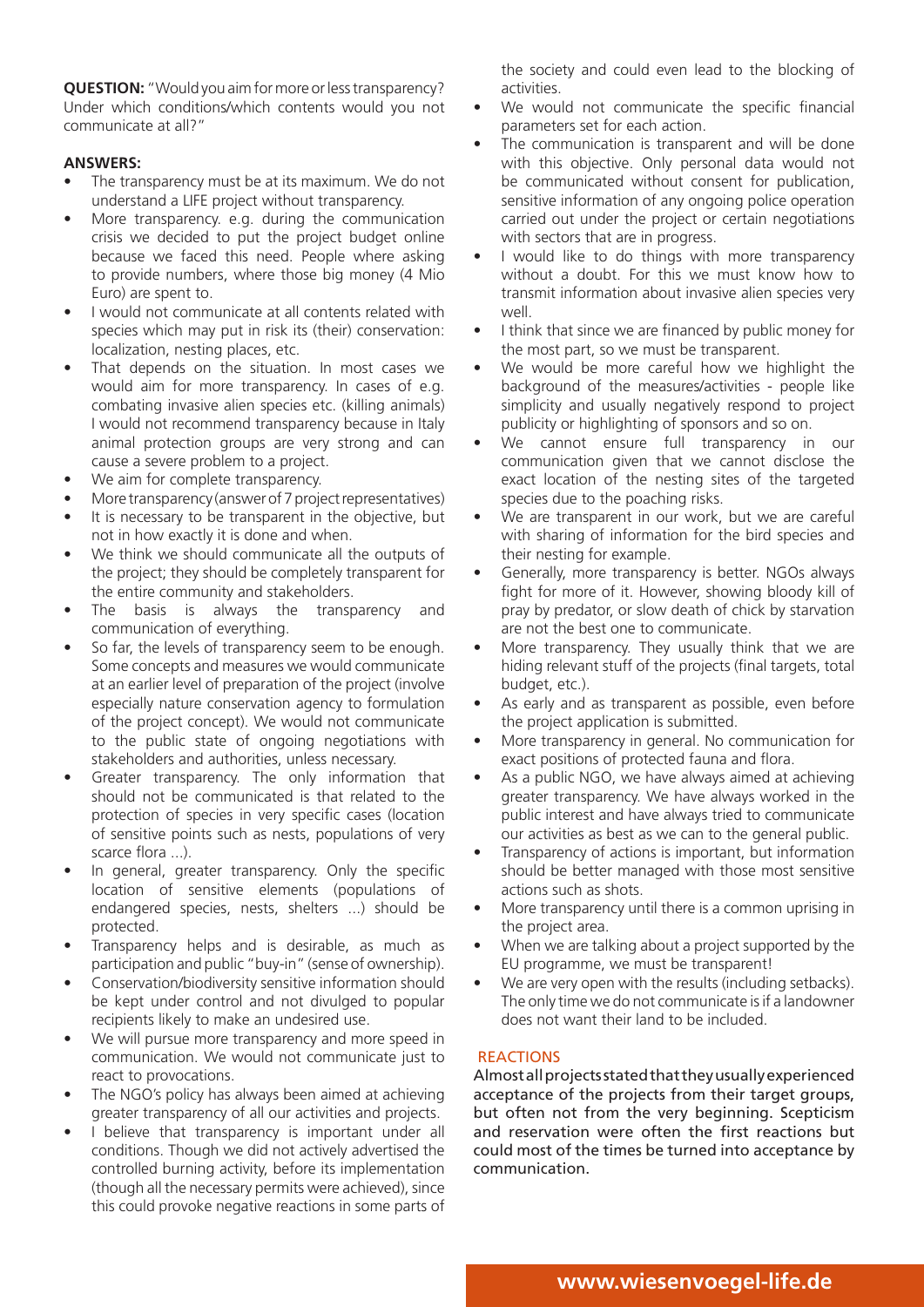# ACTORS AND STAKEHOLDERS THAT ARE OFTEN CHALLENGING

Some projects stated that the communication with farmers/landowners and animal right activists can be especially challenging. The first, as the projects may impose an economic risk and the latter due to ethical reasoning.

# CONTACT WITH THE MEDIA

34% of the surveyed project experienced that they at some point a third party, e.g. the local newspaper, communicated about the project in an unwanted way. The conflicts were usually solved by providing facts-based active responses and participation processes.

# REASONS OF RESISTANCE

About 42% of the projects stated that the experienced resistance from target groups towards their projects, whereas 54% of them stated that this was due to the management measure, 16% due to the communication and 29 % due to both.

# BUDGET

The surveyed projects are using 2-30% of their total budget for the communication of their project. Overall, the expressed the wish to use 5-40% of the total budget (most of them 10-20%).

**QUESTION:** "Which/how much resources (budget, time, work power) would you suggest for communication measures?"

#### **ANSWERS:**

- Each project must have a dedicated communication manager, working 1/2 time, as minimum. We strongly recommend also external budget for hiring communication agencies. It helps bringing new approaches and getting out of our own "communication bubble".
- At least 30-40% of the budget. Since projects must be co-financed, often the projects do not have the possibility to involve professional communication staff; therefore, the communication often is not sufficient. Maybe co-funding for communication activities could be increased by the EC.
- That depends on the project framework, goals, and activities; for nature conservation project about 20- 30% of the resources seem appropriate.
- We suggest 25% of the budget.
- We suggest 20% of the budget.
- At least 20% of site-based projects' budget.
- Around 15% of the total budget. Networking events with other LIFE projects and Natura 2000 managers are of special interest.
- We suggest min. 10%, opt. 15 20%, max. 25% of the budget.
- We would need 10-15 % of the budget.
- In my opinion, 10% would be necessary including the outreach and working on the obligatory reports of the EU.
- We need 10 % of the budget.
- I would say 10 % of total budget is OK. I would also concentrate most of the budget on working days for communication expert. We would not recommend buy media articles (advertisements) for regular news of the project.
- It depends on the project and the conflicts it can create. In our case, we must include personnel specialized in conflict management and improve communication with highly specialized companies. We must increase the time and resources in these activities.
- We suggest 5-10% of total budget.
- The communication efforts after the project end will continue to be important for the organization, but the time and work power will depend on the available financial and human resources. Even without any additional funding, the organization will keep at least two people as part of the communication staff, even though it might be part-time.
- More resources for social media specific communications companies.
- The great impact marketing campaigns designed for example by big companies (think for example of a Christmas campaign), are several million euros. Although we expect a great impact with the communication budget of the LIFE Nature Guardians, the greater the budget, the greater the impact capacity. Therefore, being able to consider large communication campaigns well-endowed with a budget would be ideal.
- We would plan for a higher budget to include more travels so more communication sessions could happen.
- I think it is important to have someone half time on the communication of such a project to have optimal results. In terms of budget, I think this should not be neglected (about 5% of the project).
- Fulltime communication expert.
- We would need > 5% of the budget.
- I think that 2 persons (1 full-time equivalent) would be enough to ensure a good coverage.
- We would need enough to be able to have 100 % expert and doubled budget.
- At least 10% of the overall budget.
- More time and work power.
- That depends on the kind of LIFE project. For LIFE NAT projects, more effort is given in conservation actions, while in LIFE GIE projects more resources are devoted to communication / information actions.
- 10% of the budget is a minimum. I think, it should probably be higher.

# LEARNINGS

Most surveyed persons said that communication is of very high importance for the success of a project and that it should be target-group oriented as much as possible. In a communication, highlighting synergies and multiple benefits of projects are crucial, e.g. that bird habitat conservation supports the increase of biodiversity. Many surveyed representatives stated that communicators must have professional competences and social competences at the same time. Communication trainings would often be welcomed.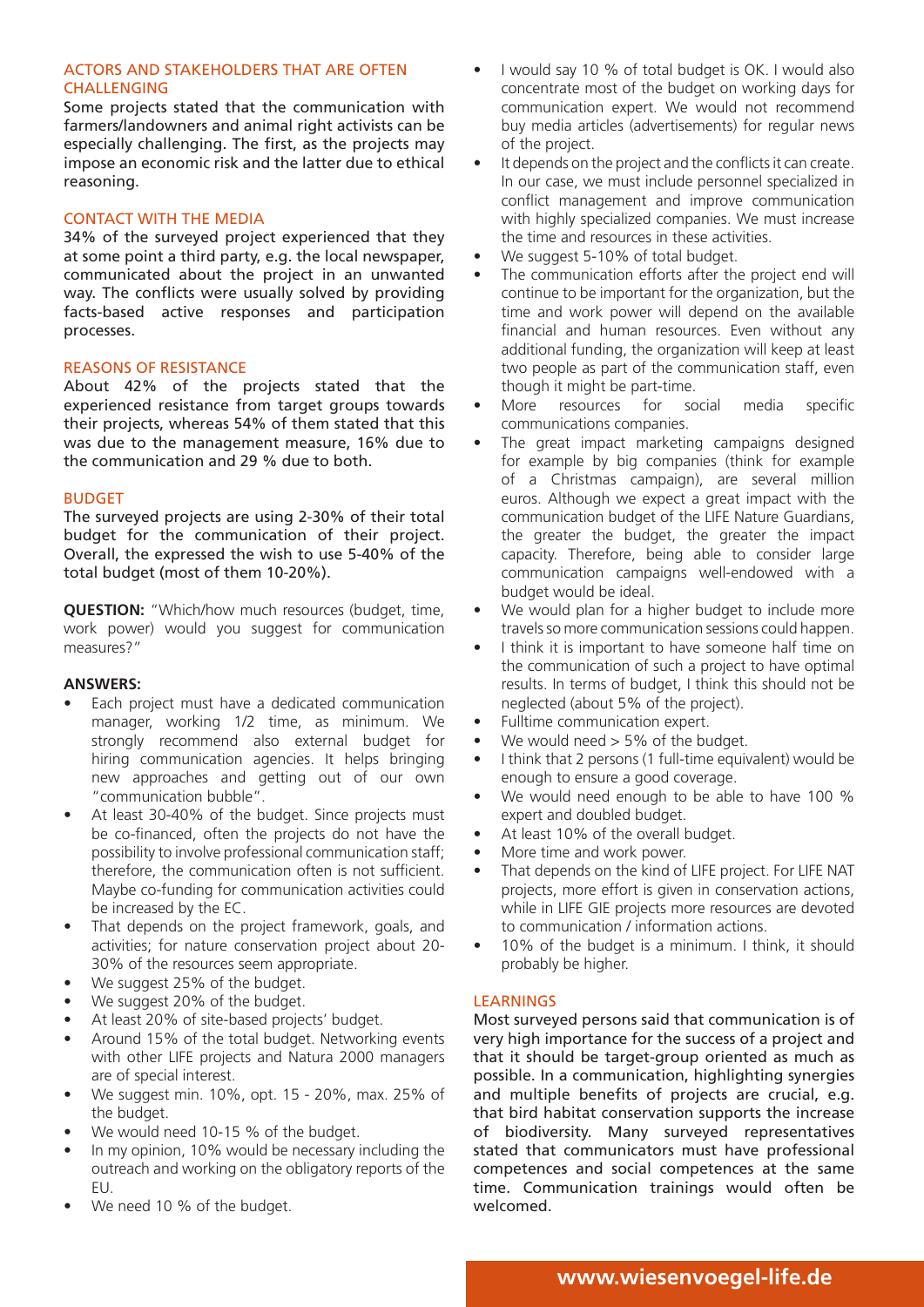**QUESTION:** "How would you communicate differently?"

# **ANSWERS:**

- We would involve more professional communication staff.
- Strengthening the communication with farmers is always an improvement.
- I would hire a professional team for the whole project.
- To users I would communicate more in press, radio and tv (personally, I think that there is an overload of info in the social networks). To managers I would communicate in national and international workshops, specific meetings, and newsletters and to the scientific community in conferences and scientific papers.
- We would start the communication activities in an earlier phase of the project.
- We need more participatory panels and more interactive sessions with local the population.
- We need to increase the communication events from the beginning of the project.
- We would not communicate so generally.
- It would be necessary to include specific conflict management professionals.
- We would make the messages more accessible and be more on the field.
- We would provide more information for citizens; one information event for each local community
- We think we are doing our best in communication.
- We would use other means and select a better target audience.
- It is important to anticipate the appearance of negative messages.
- We will base our communication on the two principles of ecological stewardship (ethics of responsible planning and management of natural resources) and shared interests through a robust shared communication and engagement strategy.
- The project includes different means of communication with the public and the stakeholders, it aims at reaching wide publicity. After the project end the team will evaluate the different means and estimate which of them had the biggest impact.
- Since we have not experienced major communication problems, we assume that we have chosen the right communication strategy, i.e. direct (face-to-face) communication with landowners and other concerned stakeholders.
- We do not need to communicate differently. It is very important to hold communication events in different places so that more and more people are thoroughly acquainted with the activities and goals of the project.
- The project plans to carry out its communication campaign through content marketing strategies, which proposes generating content of interest, specifically designed for a specific audience. Among others, blogging strategies, visual content, and collaboration with opinion prescribers (influencers) will be applied.
- I would have more contact with the local population.
- I would request more support from the communication

department of the LIFE program for the dissemination of the project.

- We would communicate with shorter videos (2 min max).
- We would put more money to have images of higher qualities (drone, images by professional photographers).
- We would do more publications, more newspaper articles, more social network publications.
- We would probably hold more personal meetings with stakeholders.
- I would give much more emphasis to the social networks and to the communication via internet in general. Also, videos are particularly important and would deserve more attention.
- We would try to involve influencers, Instagram (to reach the younger public).
- We would hold intensive campaigns at the very beginning of the project for local stakeholders and public in general.
- We would invest a bit more time in local communication in the beginning of the project.
- It is necessary to introduce new professional profiles, such as expert communicators. It is necessary to make a greater investment in communication media (e.g. social media).
- Personal communication is crucial.
- We would make a communication program first/cross border and then set the primary messages to cross link project and other actions.
- We would communicate with more positive slogans, good stories, best examples.

**QUESTION:** "Which contents would you communicate?"

#### **ANSWERS:**

- Ecosystem services, human-benefit approach, and context. That is, despite nature having intrinsic values, the practical approach calls for convincing people that biodiversity conservation brings tangible benefits (goods, services), or "reward", while degradation of biodiversity brings "punishment" in reduced potential to deliver ecosystem services.
- We would communicate about the loss of biodiversity, need of nature protection, aesthetics of nature.
- We would communicate about the reasons, necessity and goals of the project and explore ways of involving the local people.
- Initially, we would communicate good examples and then all results.
- We would communicate the same: about the improvement of project activities and successes of the project.
- We would communicate the benefits (direct and indirect) of biodiversity conservation, participation in management decisions.
- We would communicate general contents to help to understand the project at its ending.
- We would communicate directly to drivers about the danger of collisions with wildlife. This is one of the objectives of a second ongoing LIFE Project.
- We would communicate results.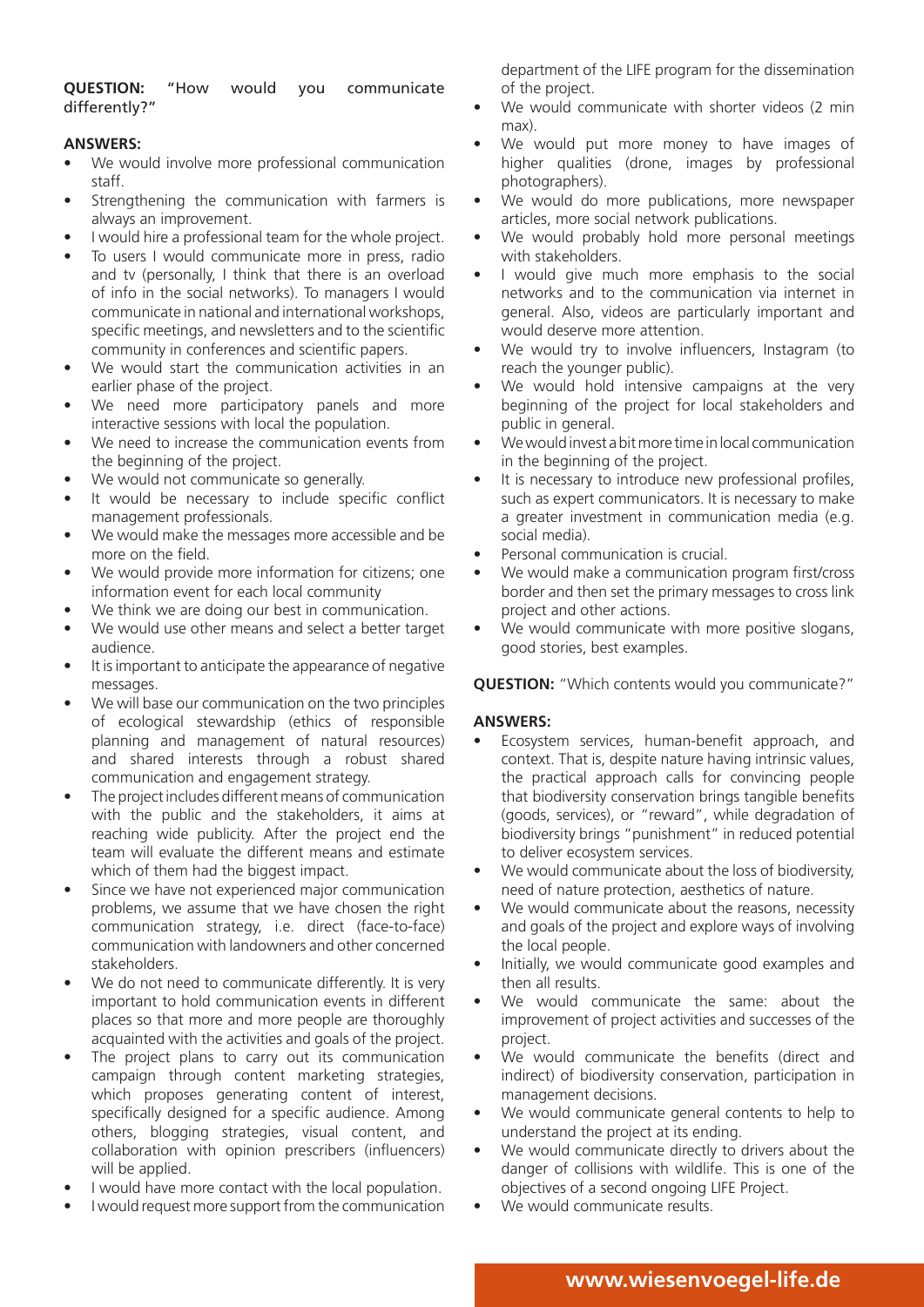- We would communicate emotional issues.
- It is necessary to improve the knowledge of invasive species and the danger of naturalization of livestock species.
- We would communicate all the subject of the project and enhance face-to-face communication.
- We would communicate "dynamic" nature protection before "conservation" of habitats.
- The value of habitat conservation and improvements achieved in the project and the importance of European funding to carry out this kind of projects.
- Details of public interest; we would communicate more with the volunteers of the results obtained.
- Contribution to attractivity of the region, climate change related benefits
- The actions planned with the greatest impact, and the reasons why they are raised.
- I would detail the planned actions and why they are carried out.
- We would also revendicating the role of farmers in nature conservation.
- If the communication is related to the involvement of landowners or activities on their land, it should include form the very beginning all conditions, opportunities and benefits related to the activity/conservation measure.
- Actions, measures, the reasons why we do that...
- We would aim to the meaning and importance of measures needed and the wide context.
- We would communicate positive news, interesting observations, products with a cause, new financial mechanism for the lake.
- Targets, possibilities, limits, and constraints of the project.
- We would communicate positive examples.
- Benefits for the future.
- More effort with the local population, giving greater prominence to get messages that are better understood to the public.
- The sustainability goals of the UN and its trans/relation to actions in the project.
- All the activities are interesting enough to be communicated; the most important aspect is how this content to touch/ inspire/ call to action.

# **QUESTION:** "What were your (biggest) learnings?"

#### **ANSWERS:**

- Start the project with preparing a communication strategy and hire professionals to do it. They will analyse your target groups and suggest the best communication methods for each of them. It is very useful.
- Do not improvise. Communication professionals are useful! Understand what people already know and avoid redundancy. Do not appear as providing the holy truth. Try to understand people's needs behind what they openly ask for: hidden needs can be the next shared interests Understand people's expectations and do not promise what you cannot give. Develop the "right message" and use adequate terms in the "right" form for the audience.
- Talk with the people in their language, listen to understand their arguments and questions. And be ready to answer the question "So what?" I learned to be specific, descriptive, and balanced. I learned that people do not want to see the apocalypse, they want to see the possible solutions that we can offer.
- We have learned that the development of the expert capacity of the team not only for conservation activities but also for PR activities is key for the organization and the work we do. We have also come to realise that PR is not a secondary part of the organization's work but a key management function.
- The more you communicate and explain your success, the more people valuate and agree with it.
- Direct involvement of more professional communication staff.
- Communicate before and during the work on site to not let people get wrongs ideas.
- You must communicate, inform, and boost communication and participation from the very beginning.
- Caring for communication in an active way prevents the appearance of conflicts.
- It is important to find meeting points and enable spaces to achieve them.
- You cannot convince people which do not like to be convinced. You never will get all in the boat. Nevertheless, communication helps a lot to be transparent and successful.
- That there is a larger interest than you might think from landowners regarding environmental and nature conservations issues.
- Foresee more time to negotiate with landowners.
- Direct communication with farmers is essential.
- It is very hard to communicate when the frame of communication is "money spent". Because people normally support nature conservation, but they want to do that cheap. In this case, you need to switch the frame talking about "lives of birds, they deserve to live, we defend hose poor birds and etc."
- The high risk of project failure if local population is not conveniently informed and concerned with the project objectives.
- It is necessary to include measures that are inefficient but that involve specific sectors that help to minimize social pressure on the administration.
- Expect the unexpected ... and be prepared.
- Complexity in project management and difficulty managing the interrelation between multiple partners.
- We initially thought that our volunteers would be retired seniors, but we ran into a problem. They are socially more unoccupied, but they are of great social importance in supporting the family. Children while their parents are at work are the grandparents who support this and are therefore not as available as we originally anticipated.
- Growing awareness of authorities on local level about need for nature and landscape protection from the point of view of adaptation to climate change.
- Not many people are enthusiastic to hear about less tangible, long-term effects. They seem better persuaded by (or see as more attractive) something